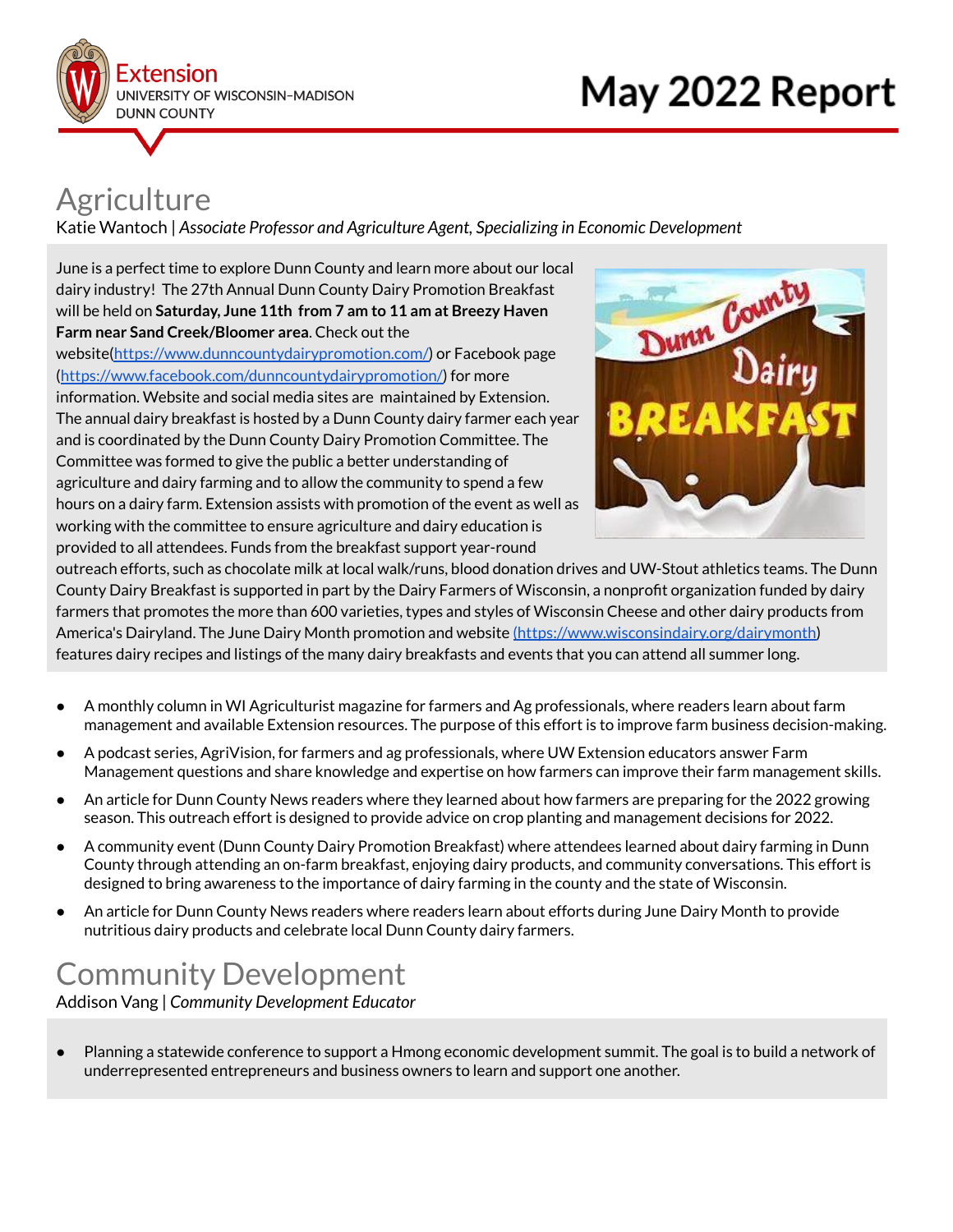

### Horticulture Margaret Murphy | *Horticulture Educator*

My update is short and sweet this month. We kicked off the gardening program at Riverview Heights Elementary School by planting six raised beds. We planted a variety of vegetables, fruits and flowers including tomatoes, peppers, onions (for a salsa garden), carrots, muskmelon, watermelon, zinnias, marigolds and sunflowers. This is a 6-week garden program with the Boys and Girls Club of the Greater Chippewa Valley Menomonie Center. Kids will learn best practices in the garden through hands-on activities. The goals of this program are to teach kids how to food garden, connect them to the natural

world and promote life-long healthy eating habits (in partnership with FoodWise). Classes will be Wednesday afternoons beginning on June 22.

I'm busy answering yard and garden questions. As with past years, the inquiries cover a range of topics. In May, I fielded questions on trees, fruits, lawns, landscaping, insects, groundcovers, soil nutrients, soil temperature, invasives and plant ID.

Dunn County Master Gardeners are hard at work getting gardens planted and programs underway. One such garden volunteers have supported for many years is at the Dunn County Veterans Memorial where every year volunteers create a beautiful display.



From the 2021 season

● Planning for a statewide webinar series for consumer horticulture audiences where participants will learn about pollinator decline, climate change and environmental contamination and pollution. The goal of this effort is to increase adoption of horticultural practices addressing identified environmental issues in Wisconsin.

# Health and Well-Being

Sandy Tarter | *FoodWIse Coordinator* Nancy Fastner | *FoodWIse Educator* Joy Weisner | *FoodWise Educator* Jael Wolf | *FoodWIse Educator*

May was busy with FW educators finishing up school programming. We offered an area Head Start lesson for parents to encourage them to have their children help them in the kitchen. Only a few families took part but they enjoyed sharing information with each other..along with receiving recipes, a kitchen tool, and a Walmart gift card to purchase produce.

**Boys and Girls Club**: summer programming is soon here (see Margaret's section for details). FoodWIse staff will provide fun nutrition education activities and food tastings each week for the youth.

**StrongBodies:** We finished our spring series with all of the FW staff taking part in leading exercises and nutrition lessons. The summer series starts June 14th - August 4th. Tues/Thurs at 9:00 am. Registration link is here:

**Stepping Stones Food Pantry:** FW is helping to support their Grow-A-Row project to meet the needs of Hmong and Hispanic families. Local gardeners can help by donating tomatoes, mint, onions, peppers, tomatillos, bok choy, cabbage, lemongrass, green onions, eggplant, cilantro, and garlic.

**Chronic Disease Prevention Action Team supported projects**: Have you stopped by the StoryWalk at Lakeside park? Even though our May 25th kickoff celebration didn't happen quite as we had hoped, 10 families braved the rain to walk the trail and enjoy activities hosted by our Menomonie Library. We are also working to implement the Summer Activity Passport again this year. More details to come!

Congratulations to Joy in celebrating her 15 year work anniversary this month!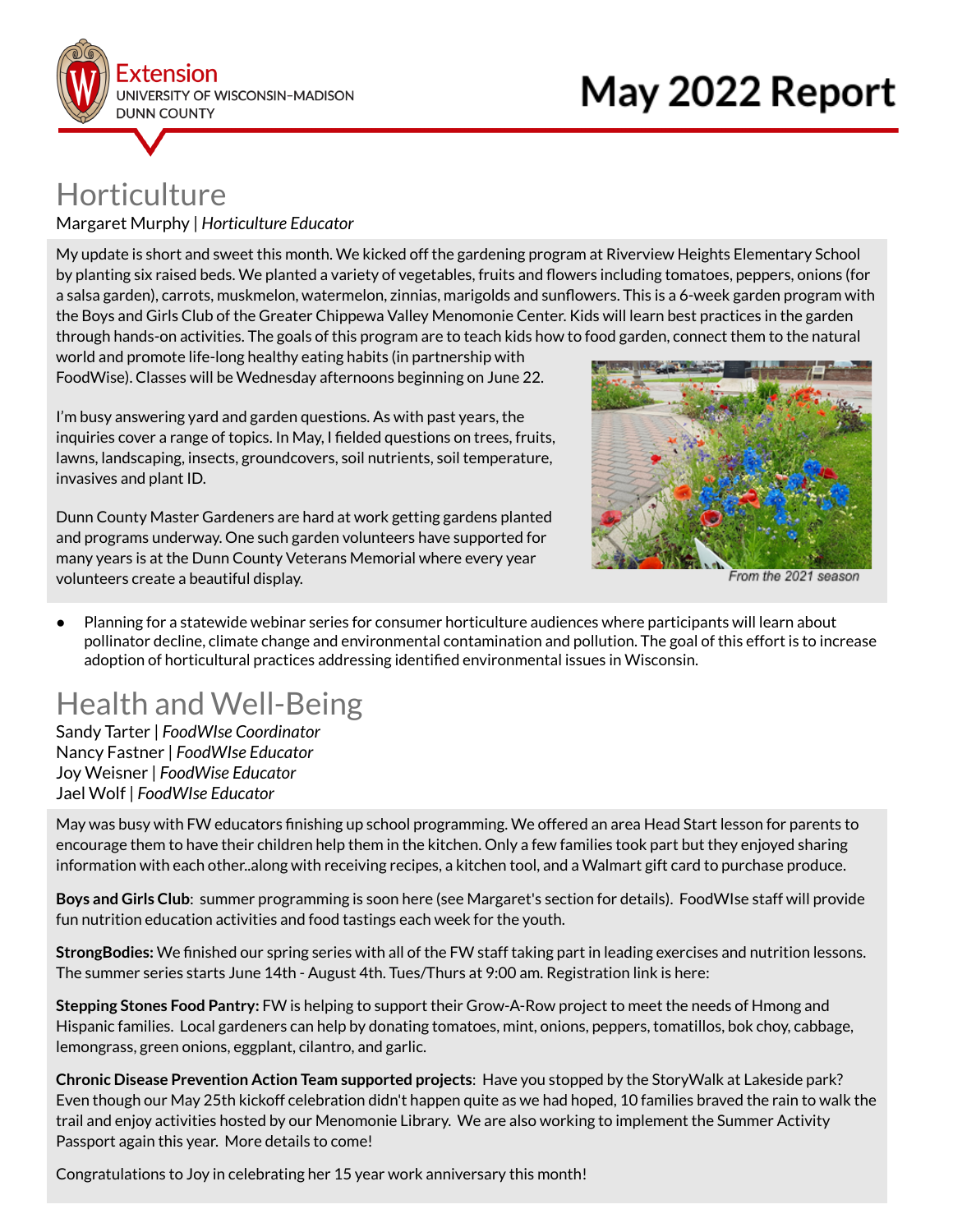

- A series of meetings with local food pantries to support and promote the pilot of providing culturally responsive food availability for Hmong/Hmoob and Hispanic/Latinx families.
- A virtual nutrition education session in collaboration with the Dunn, Chippewa, and Eau Claire Head Start parents. The goal of this effort is to help parents of young children share and discuss ways to make healthy snacks and create mealtime harmony.
- Collaboration with Boys and Girls Clubs of the Chippewa Valley-Eau Claire, Chippewa Falls, and Menomonie in planning a summer garden nutrition education series. This effort will introduce youth to gardening, promote fresh produce, and provide opportunities for youth to increase produce consumption.
- Collaboration with local agencies to create sustainability and promotion of the farmers markets token and match programs. This effort enables FoodShare participants to utilize their benefits in purchasing market foods while supporting increased vendor sales.
- Monthly meetings with the Chronic Disease Prevention Action Teams under the Eau Claire Healthy Communities, Health Dunn Right, and Chippewa Health Improvement Partnership coalitions. This effort helps guide the action teams in providing community awareness and activities concerning healthy food access, food security, and increased physical activity for local families.
- Monthly Steering Committee meetings with the executive leadership of the Chippewa Healthy Improvement Partnership and Health Dunn Right during which organizational needs are reviewed and discussed. The purpose of this effort is to help the organization identify a strategic direction in order to more effectively guide its action teams including the Chronic Disease Prevention Action Teams.



Strong bones is paying off! 30# bag of dog food. I couldn't even pick up this bag a year ago!

A series of virtual strength training sessions for older adults where they improve strength, balance, and flexibility. This effort helps them to stay healthy and socially connected with other seniors throughout the state.

# Positive Youth Development

#### Luisa Gerasimo | *4-H Program Educator*

May was a month of meetings and planning for summer 4-H fun. We trained 18 teens to be camp counselors and spent a lot of time getting ready for June 6-9th at Kamp Kenwood on Lake Wissota. This will be our first year camping as Clark-Dunn-Eau Claire and for EC and Dunn it will be a first time at this facility. LOTS to do to get ready including: setting the schedule for each day with cabins and color groups, making sure we have a nurse, life guards, cooks and chaperones. Figuring out which counselor should be in charge of which activities and how to manage outdoor activities and camp fires. I was also involved in hiring and training two new college interns who will work with EC and Dunn counties in June and July.

During May I interviewed several times for the Human Development and Relationships Educator role and met with Stephanie Hinz and other area educators. I was very happy to find out I was selected and will begin my new role after we wrap up summer camp in mid June.



*"Luisa, I appreciate everything you have done for me and for Building Bridgesthis year and previous years. You have been so helpful and such a joy to work alongside. Continue being awesome and making a difference in your next adventure."*

- *- Organizational partner*
- *"Thank you for helping me in times of need. Love you!" - Afterschool club youth*